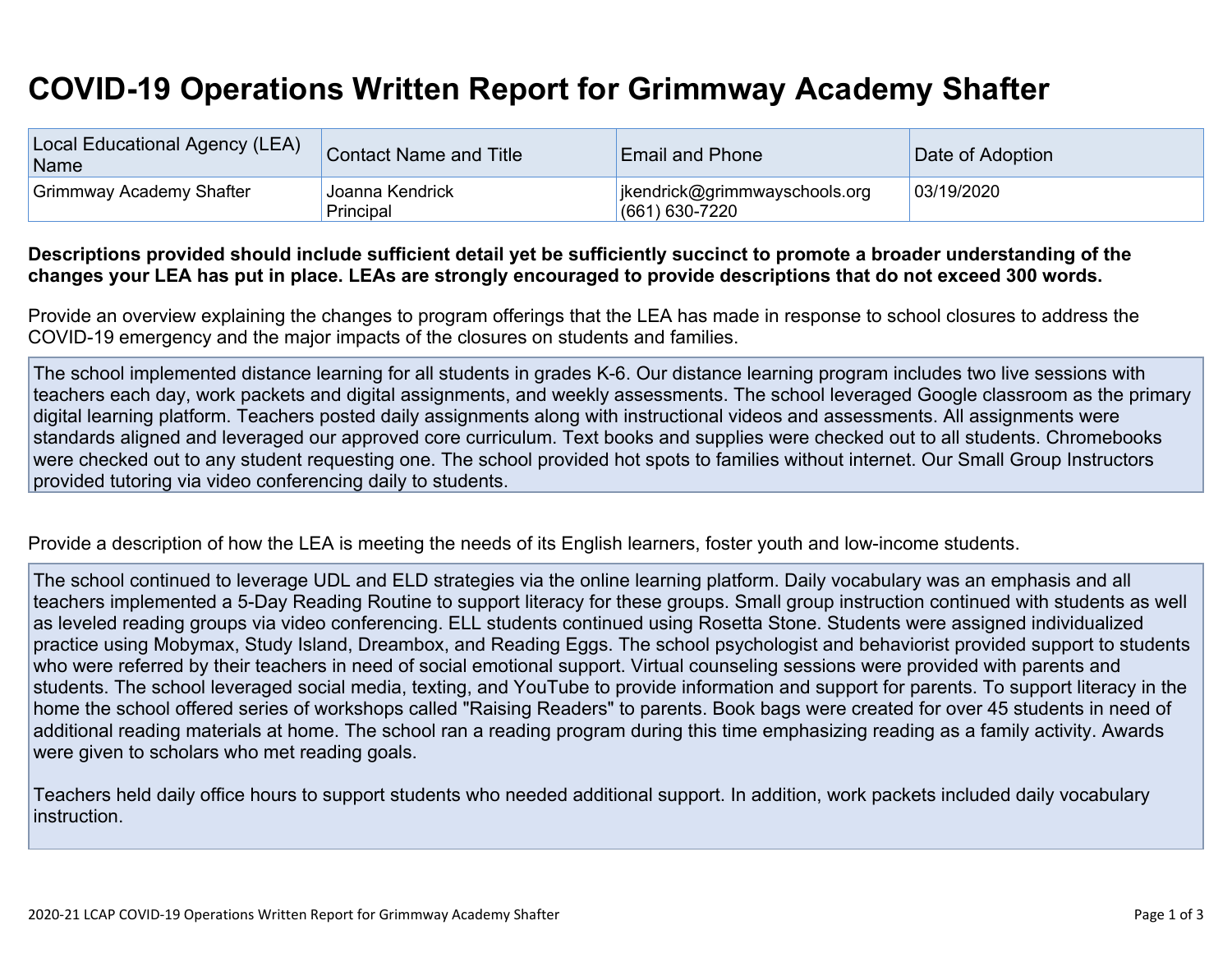Provide a description of the steps that have been taken by the LEA to continue delivering high-quality distance learning opportunities.

To ensure high quality distance learning the school provided teachers with weekly coaching on digital lesson design. All lessons were reviewed by coaches or administrators. Bi-monthly feedback was collected from parents, teachers, and students and the school made adjustments based on constructive feedback. The school continued to provide enrichment opportunities as well during this time offering virtual field trips, grade level meetings, and assemblies via video conferencing.

Teachers continued to provide standards aligned instruction through work packets for those who did not have access to technology, online video lessons, and live tutoring sessions. Our small group instructors continued to provide instruction and support to students needing additional help.

Provide a description of the steps that have been taken by the LEA to provide school meals while maintaining social distancing practices.

Our Grimmway Academy Shafter Meals Program strove to provide as many meals as possible to our Shafter community at large. In an attempt to achieve this goal, members of our Grimmway Schools COVID Task Force as well as our on-site Grimmway Academy Shafter Chef, regularly met with local community members and adjoining school districts in order to coordinate our ongoing efforts. These collaborations aided us in making certain that all families in need may take advantage of the service that we were providing.

Operationally, our Meals Program began in mid-March 2020 and continued through June 18th, 2020. We served all children ages 18 years old and younger. Safety protocols were established and implemented for both "drive-up" and "walk-up" locations, to ensure contact-free distribution of all meals. In addition, we identified an off-site remote location at a market where we would serve meals for those families who were not able to make it to our campus.

Upon pick up of their meal at either of our locations, families received a hot lunch, a supper and a cold breakfast for the following day. Throughout the duration of our meal program Grimmway Academy Shafter distributed an average of 500 scratch meals per day.

Finally, as our Meal Program evolved, we began to adjust our service schedule. In an effort to better align with the end-of-school year closure of neighboring schools, during the latter part of May 2020 we altered our schedule to provide meal service four days per week. In an effort to ensure that our community stakeholders maintained 3 healthy meals for all five days of the week however, we began providing an additional "shelf stable" lunch and supper during Thursday pickups.

Provide a description of the steps that have been taken by the LEA to arrange for supervision of students during ordinary school hours.

Beginning April 14th 2020 through June 18th 2020, Grimmway Academy Shafter provided Child Supervision (CS) for children of essential workers. The program operated Monday through Friday from 7:40 am to 3:40 pm. Upon arriving on campus parents and students were met